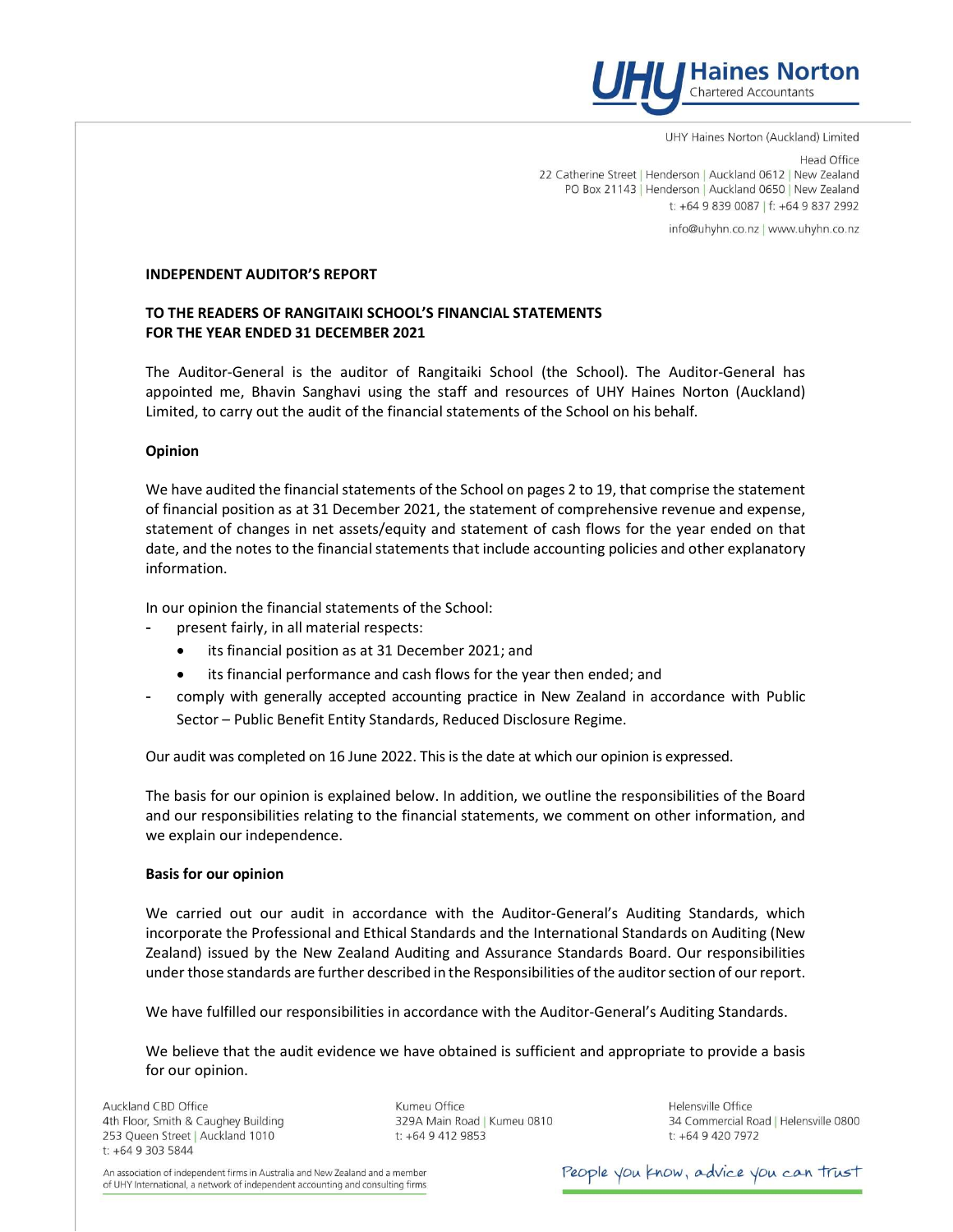

#### Responsibilities of the Board for the financial statements

The Board is responsible on behalf of the School for preparing financial statements that are fairly presented and that comply with generally accepted accounting practice in New Zealand. The Board is responsible for such internal control as it determines is necessary to enable it to prepare financial statements that are free from material misstatement, whether due to fraud or error.

In preparing the financial statements, the Board is responsible on behalf of the School for assessing the School's ability to continue as a going concern. The Board is also responsible for disclosing, as applicable, matters related to going concern and using the going concern basis of accounting, unless there is an intention to close or merge the School, or there is no realistic alternative but to do so.

The Board' responsibilities, in terms of the requirements of the Education and Training Act 2020, arise from Section 87 of the Education Act 1989.

# Responsibilities of the auditor for the audit of the financial statements

Our objectives are to obtain reasonable assurance about whether the financial statements, as a whole, are free from material misstatement, whether due to fraud or error, and to issue an auditor's report that includes our opinion.

Reasonable assurance is a high level of assurance but is not a guarantee that an audit carried out in accordance with the Auditor-General's Auditing Standards will always detect a material misstatement when it exists. Misstatements are differences or omissions of amounts or disclosures and can arise from fraud or error. Misstatements are considered material if, individually or in the aggregate, they could reasonably be expected to influence the decisions of readers taken on the basis of these financial statements.

For the budget information reported in the financial statements, our procedures were limited to checking that the information agreed to the School's approved budget.

We did not evaluate the security and controls over the electronic publication of the financial statements.

As part of an audit in accordance with the Auditor-General's Auditing Standards, we exercise professional judgement and maintain professional scepticism throughout the audit. Also:

We identify and assess the risks of material misstatement of the financial statements, whether due to fraud or error, design and perform audit procedures responsive to those risks, and obtain audit evidence that is sufficient and appropriate to provide a basis for our opinion. The risk of not detecting a material misstatement resulting from fraud is higher than for one resulting from error, as fraud may involve collusion, forgery, intentional omissions, misrepresentations, or the override of internal control.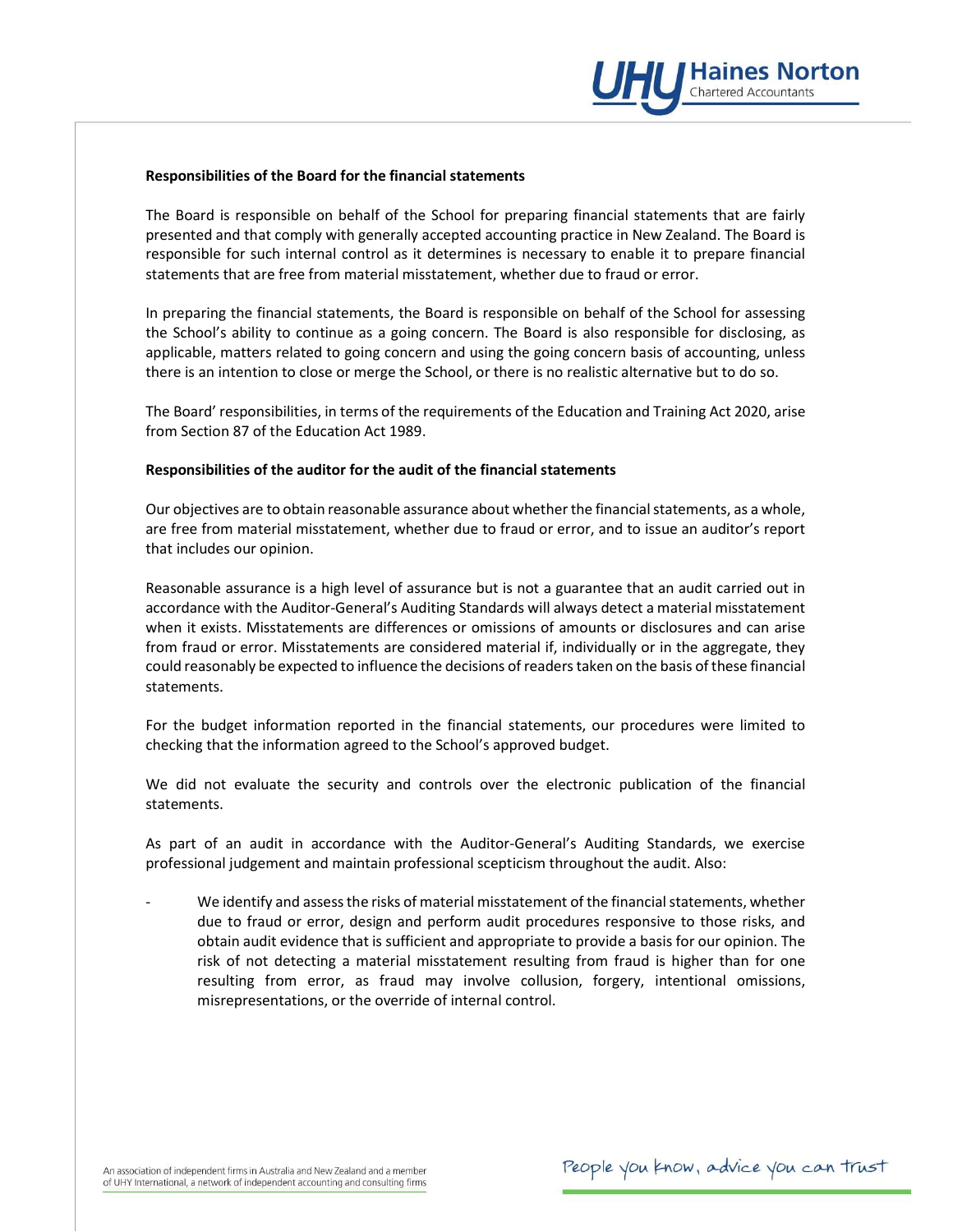- We obtain an understanding of internal control relevant to the audit in order to design audit procedures that are appropriate in the circumstances, but not for the purpose of expressing an opinion on the effectiveness of the School's internal control.
- We evaluate the appropriateness of accounting policies used and the reasonableness of accounting estimates and related disclosures made by the Board.
- We conclude on the appropriateness of the use of the going concern basis of accounting by the Board and, based on the audit evidence obtained, whether a material uncertainty exists related to events or conditions that may cast significant doubt on the School's ability to continue as a going concern. If we conclude that a material uncertainty exists, we are required to draw attention in our auditor's report to the related disclosures in the financial statements or, if such disclosures are inadequate, to modify our opinion. Our conclusions are based on the audit evidence obtained up to the date of our auditor's report. However, future events or conditions may cause the School to cease to continue as a going concern.
- We evaluate the overall presentation, structure, and content of the financial statements, including the disclosures, and whether the financial statements represent the underlying transactions and events in a manner that achieves fair presentation.
- We assess the risk of material misstatement arising from the Novopay payroll system, which may still contain errors. As a result, we carried out procedures to minimise the risk of material errors arising from the system that, in our judgement, would likely influence readers' overall understanding of the financial statements.

We communicate with the Board regarding, among other matters, the planned scope and timing of the audit and significant audit findings, including any significant deficiencies in internal control that we identify during our audit.

Our responsibilities arise from the Public Audit Act 2001.

## Other information

The Board are responsible for the other information. The other information comprises of the Statement of Responsibility, the Kiwisport Report, Analysis of Variance and the Members of the Board, but does not include the financial statements, and our auditor's report thereon.

Our opinion on the financial statements does not cover the other information and we do not express any form of audit opinion or assurance conclusion thereon.

In connection with our audit of the financial statements, our responsibility is to read the other information. In doing so, we consider whether the other information is materially inconsistent with the financial statements, or our knowledge obtained in the audit, or otherwise appears to be materially misstated. If, based on our work, we conclude that there is a material misstatement of this other information, we are required to report that fact. We have nothing to report in this regard.

**Haines Norton** Chartered Accountants